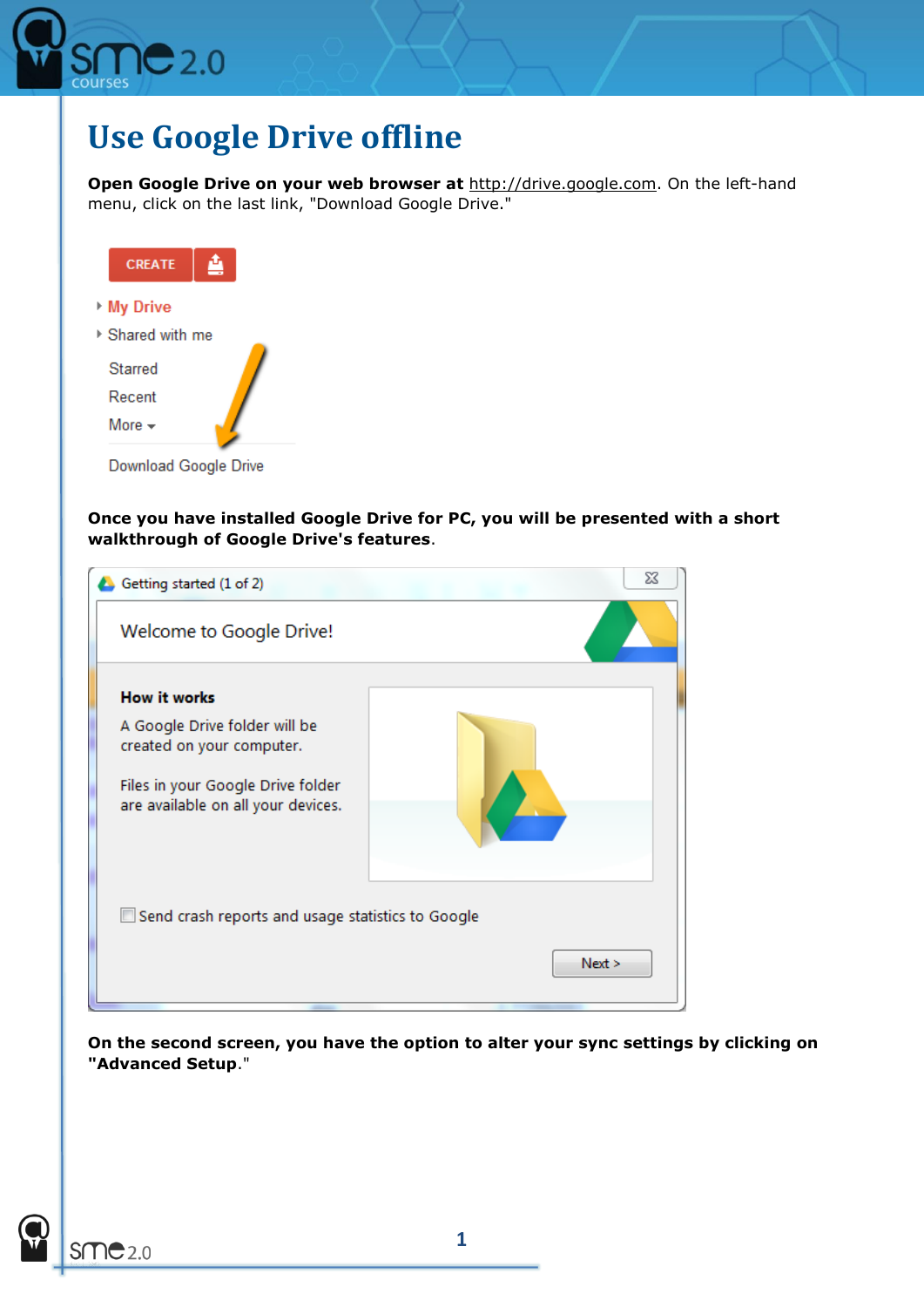

Pay attention to the location of your Google Drive folder. Everything placed in that folder will be synced to your Google account on the cloud, so that they can be accessible on other Drivesupported devices. If you'd like to change the location of this folder, press "Change...".

If you only want to sync certain folders to your Google account, select those in the "Sync options" box. You will be able to change these later as you create new folders. Note that files *not* in a folder will always sync.

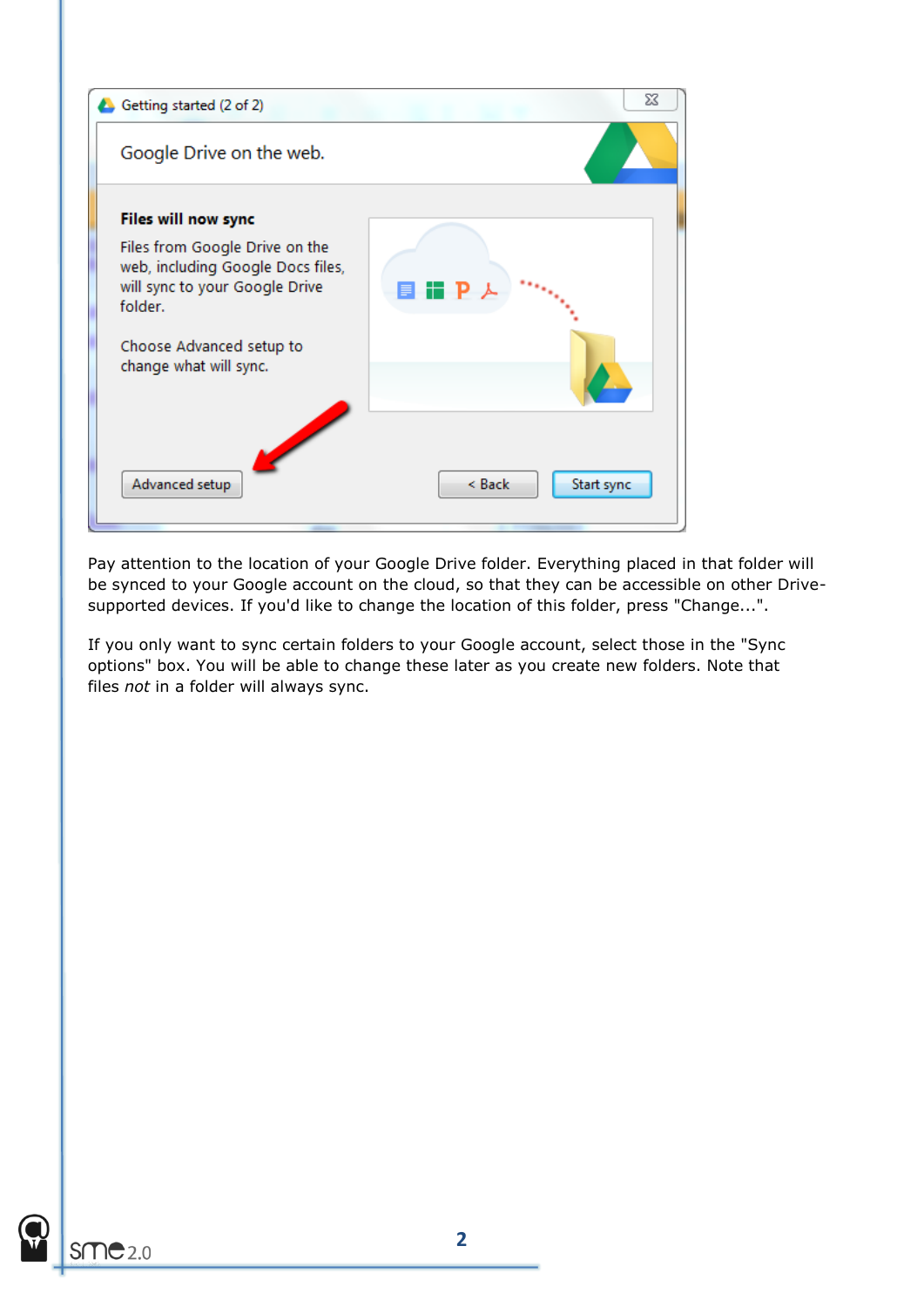| Advanced setup - Google Drive | ⅏                                                                                                                                       |
|-------------------------------|-----------------------------------------------------------------------------------------------------------------------------------------|
| Folder location: C:\Users\    | Change<br>Google Drive                                                                                                                  |
|                               | Sync options: Only sync some folders to this computer<br>Folder(s):<br>Files in Google Drive that are not in a folder will always sync. |
|                               | Sync Google Docs files<br>Enable offline viewing.                                                                                       |
|                               | Misc: Start Google Drive automatically when you start your computer                                                                     |
|                               | $\leq$ Back<br>Start sync                                                                                                               |

**Open your Google Drive folder**. You can do this by going to Start >> All Programs >> Google Drive, or finding the location of your Google Drive folder and double-clicking it.



Google Drive shortcuts

## **To upload any file to Google Drive, just copy the file and paste it into the Google Drive folder**.

Google Drive will automatically sync the file to Google's servers, so you can access that file from any Internet-enabled device logged into your Google account.

If there is a tick mark in the icon of the folder or the file that you are uploading, it means that the file has been successfully uploaded. If not, either the file is still getting uploaded or the upload failed.